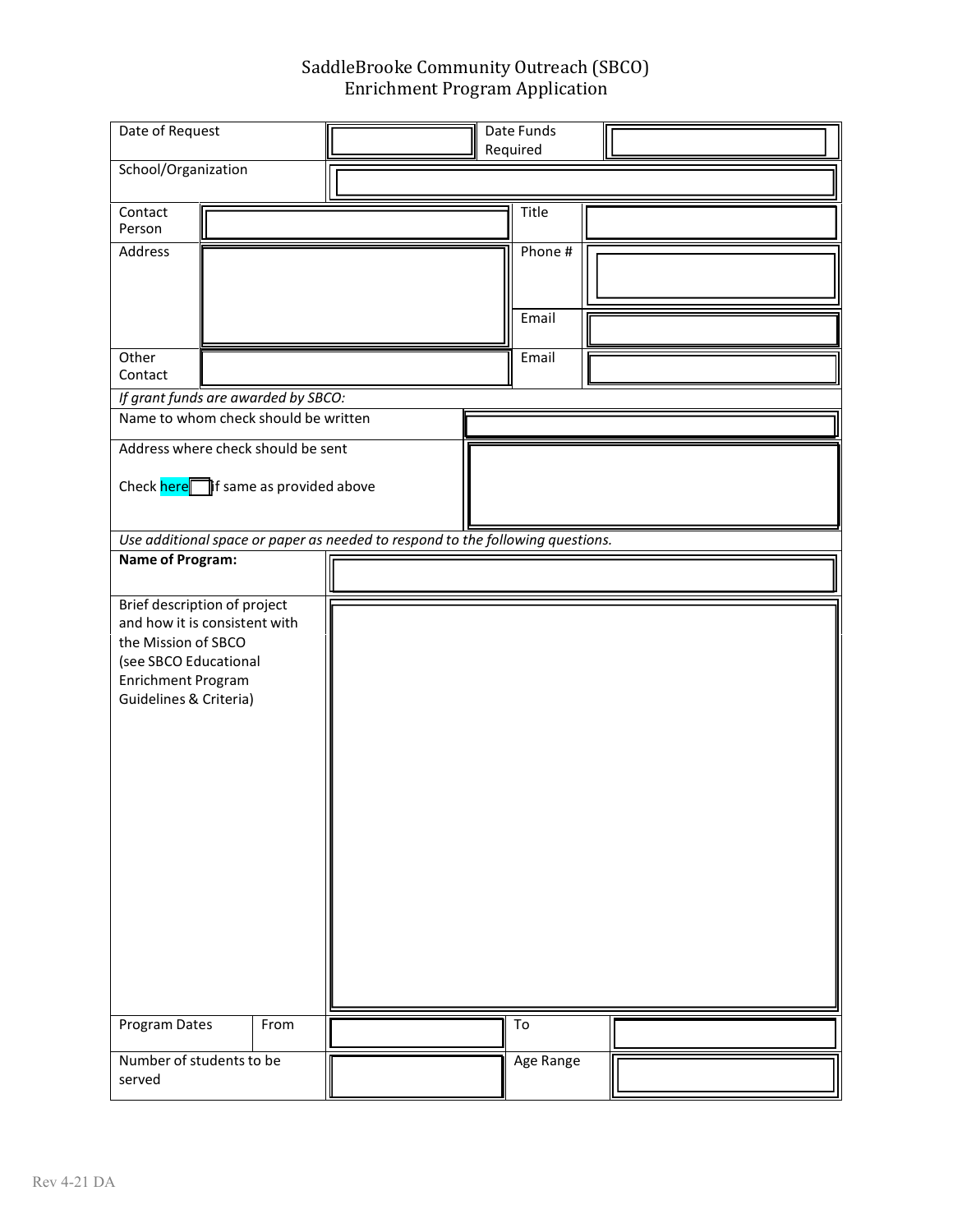SaddleBrooke Community Outreach (SBCO) Enrichment Program Application

| From what schools or<br>communities do the students<br>come?             |  |
|--------------------------------------------------------------------------|--|
|                                                                          |  |
| How will students be recruited?                                          |  |
| What criteria will be used in                                            |  |
| selecting students for the<br>program?                                   |  |
| List your concrete and                                                   |  |
| measurable student<br>enrichment outcomes?<br>What are your criteria for |  |
| assessing each outcome?                                                  |  |